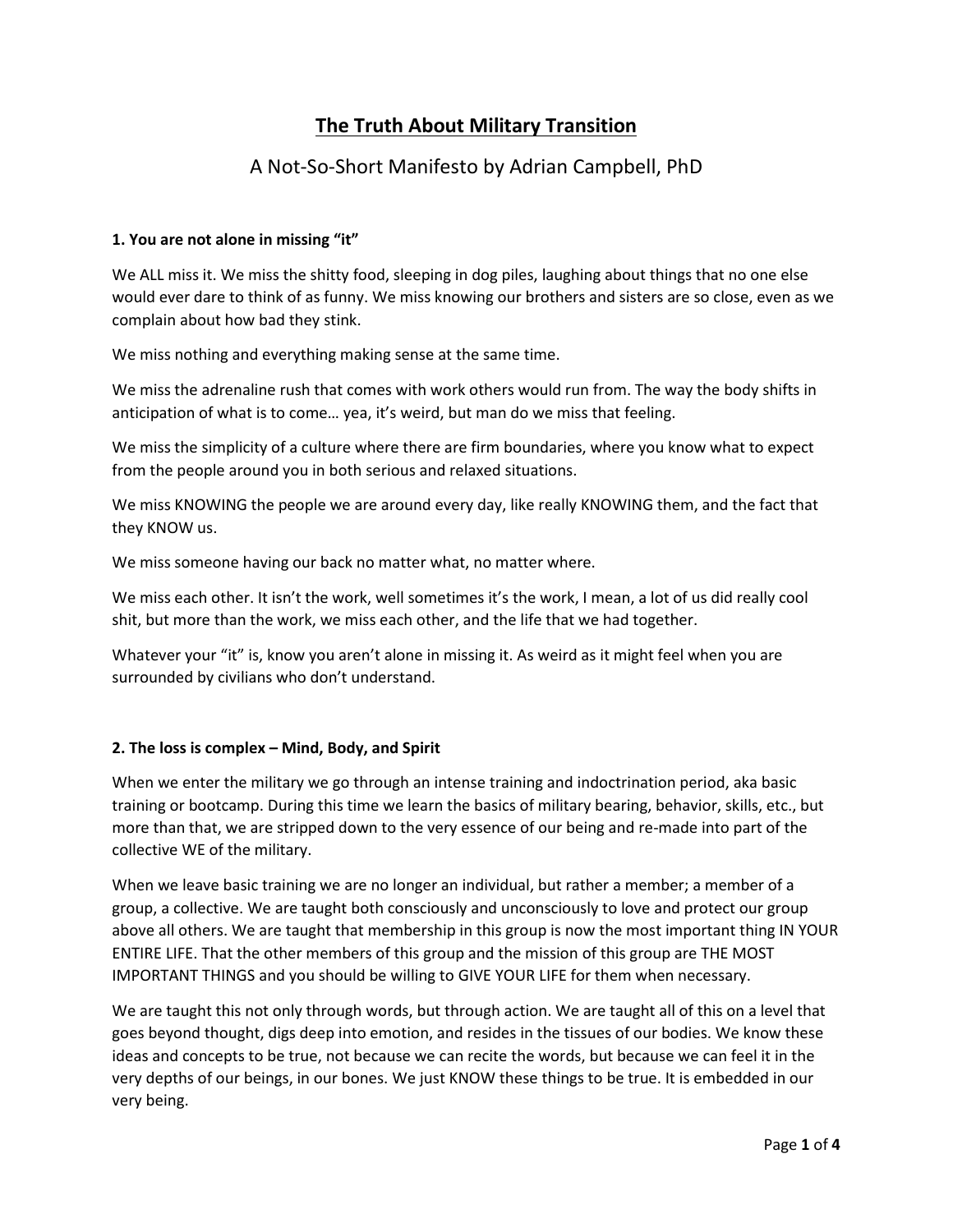And then, one day, your military service ends. You might go through a class designed to help you get a new job and manage your finances once you are out, but is it enough? From the conversations I have had with MANY of my brother and sisters from every branch of the military, I know it isn't. It is far from enough.

Sure, they are trying to prepare you for your next chapter, the future, but what about everything you are leaving behind, everything you are about to lose? The trouble with this is that we can't really articulate what those things are. Even once we get out and feel this gaping hole in our lives, we can't really put into words what used to be there. We just KNOW something is missing.

And this is where it gets even more complicated, especially if you spend most of your time around civilians once you get out, because they absolutely do not get it. They can't. It isn't their fault. So now you might feel as if you are walking around in the world, with this gaping hole in your chest that no one else can see or understand but you.

Your loss is complex. It involves your mind, body, and spirit, and is not something that can be understood by people who never experienced it. However you might be struggling, whatever emotions or thoughts you are wrestling with, please know you aren't alone, your feelings and experiences are most likely NORMAL for someone who has lived through this kind of loss, and most importantly, you CAN feel better again.

#### **3. The experience of loss can happen years, and sometimes decades after – This is NORMAL**

Sometimes things are tough the days before we get out and immediately thereafter. Sometimes we feel the loss intensely, right off the bat. But other times it takes months, years, decades before the loss we buried starts to rise to the surface.

You may have been JUST FINE for 15 years, got out, got a job, a new place to live, began integrating in your community, and then all of a sudden you start remembering things from your service…

You might have dreams, flashback, memories surface… or maybe you just all of a sudden start missing IT, when you haven't for the entire time you've been out. Like what the hell?! Right?

It's normal. YOU are NORMAL. You got shit to deal with, but it's cool, we all do.

The most important thing is to reach out, get support, and work through your shit.

Again, YOU ARE NOT ALONE. The majority of veterans I work with have been out for over 10 years. If they can do it, you can do it. Just reach out.

### **4. The experience of loss can turn into unacknowledged grief and display symptoms similar to depression, anxiety, and PTSD.**

This is the thing that honestly BLEW MY MIND during my research. The symptoms of complicated grief, unacknowledged loss, and PTSD are SO similar! All of them involve nightmares, flashbacks, avoidance, anger, depression, anxiety, chronic pain and illness… the only way to pick the right box, aka diagnosis, so we get the help we need, is to REALLY get to know them and their experiences.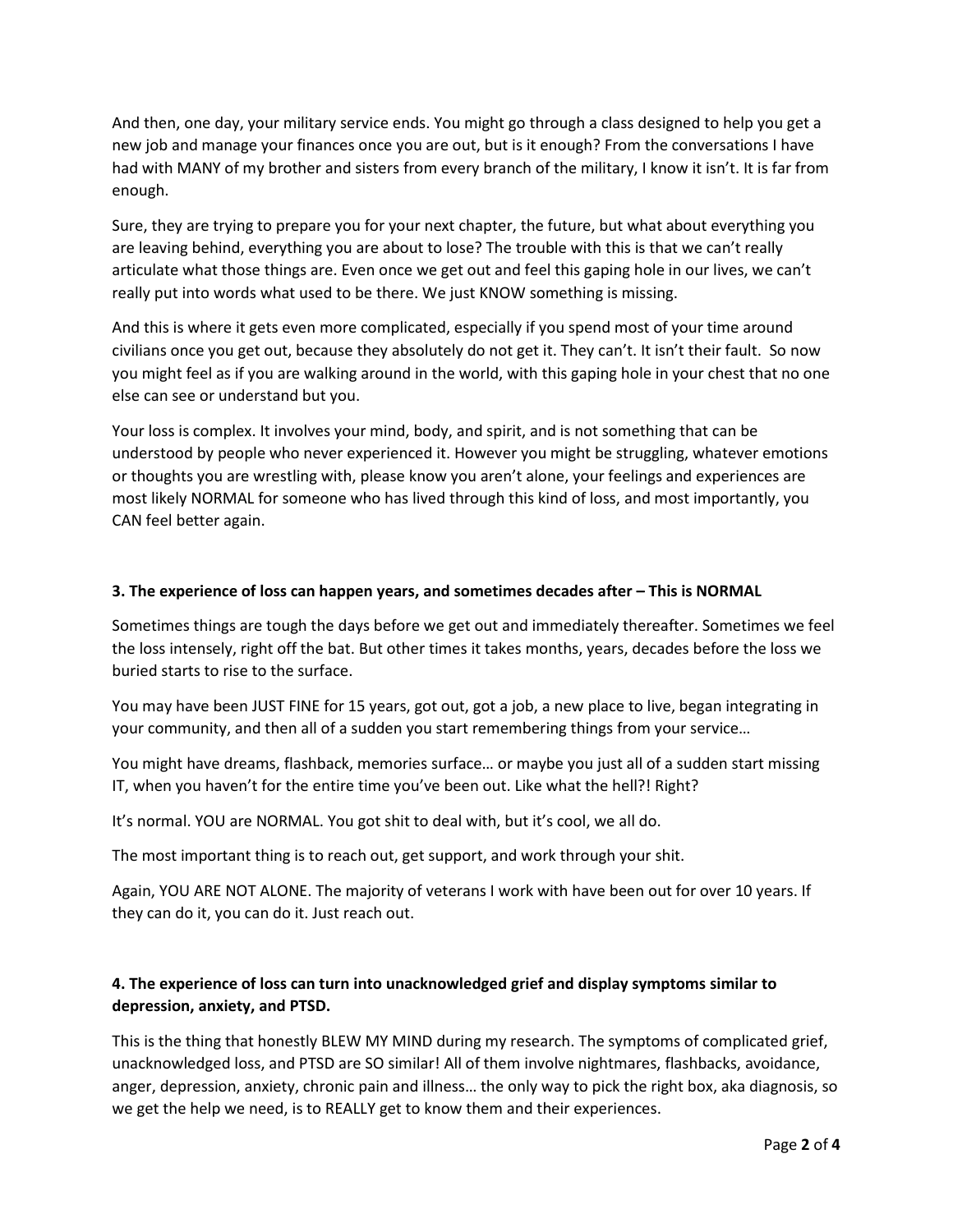Unfortunately, most cognitive-behavioral therapists either don't have the training to do this, or, most often, they aren't given the time. The number of veteran diagnoses for Adjustment Disorder has continued to rise, because honestly, they don't know what to call what is going on with so many of us, because it is COMPLEX, you know, like most human beings are.

Now, I am not saying you don't have PTSD, but what I am saying is that it isn't always that simple. Often the grief we carry LOOKS like PTSD and because our civilian culture doesn't understand the sheer gravity of our loss, because enough research has not been done, those who really want to help us are often at a loss for why we don't get better. To top it off, grief often makes PTSD symptoms worse. Great, right?

So again, not saying you don't have PTSD, BUT if you have been in treatment and it isn't working, or if you have a diagnosis like Adjustment Disorder and just aren't sure what is going on, maybe explore loss and grief with your therapist, and see where that takes you.

#### **5. So here's the deal…**

Unfortunately, what we miss can't be solved by a phone call, or even a weekend visit, because things are different once you're out. It's like some magic bubble has been popped, and you are different and they are different, and well, we have to move on, to the next stage in life.

But that doesn't mean it doesn't hurt. That doesn't mean it is easy. That doesn't mean you have to be happy about it. You can be happy about the next stage and still sad about all you are leaving behind. You can feel both emotions, and so much more, you actually NEED to allow yourself to do this. It's important.

There will most likely be moments in your life as you move forward that bring back memories, that make you smile, cry, get angry…and that is ok, that is normal, that is grief. Hold it close, like the memory of a lost loved one, allow yourself to feel the way you need to feel, dammit. Know that you aren't alone and there are thousands, if not millions of others around the world that know what you are going through, even if the civilian in the next cubicle doesn't "get it", they won't, and that is ok.

You experienced a life that millions of Americans will never know, will never understand. And once you are out and surrounded by them it may feel as if you are all alone in this grief. But you are not. I promise you with everything I have, YOU ARE NOT ALONE.

We may now be separated by career, economic status, geography, lifestyle choices, etc., but know this, we are all still connected, and always will be. BUT, you have to move on.

Too many of us keep a hidden flame for the military burning within us, like a EX that we just can't get over. Asking ourselves, what ifs and maybes until we go crazy. You gotta let it go. You gotta recognize it for the amazing (and sometimes shitty) experience that it was, be grateful for that, and say goodbye. There will never be anything exactly like that in your life again, and the search for it will drive you mad.

Now, that doesn't mean there aren't TONS of awesome experiences and new friends out there waiting for you! Because there are, I can promise you that too, but you have to put the effort in and try. Moving into civilian life is a transition into a new culture, one that is kind of familiar, but still strange and foreign in so many ways. To make it work, to do better, be better, feel better, you have to put in the work just